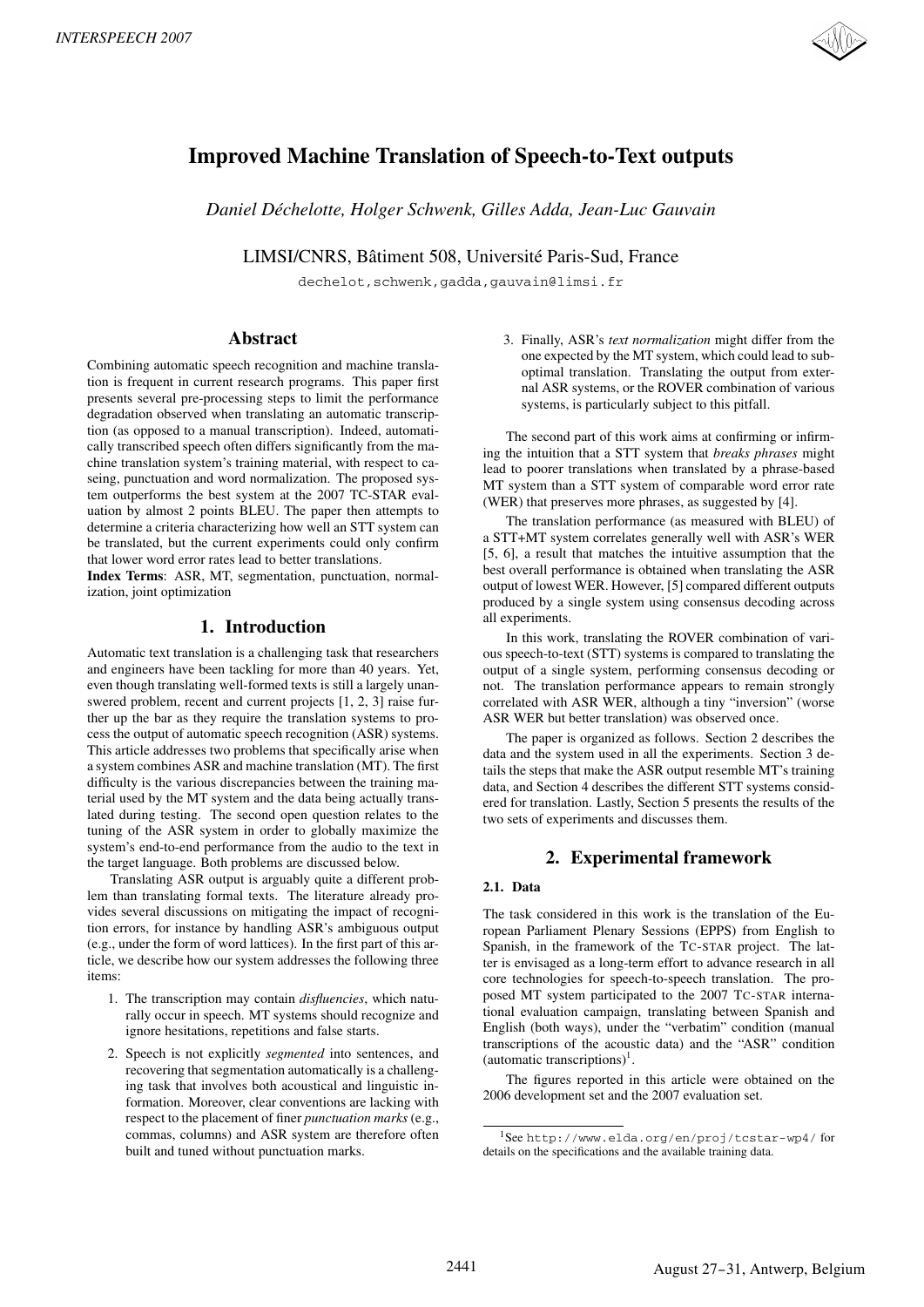#### **2.2. System description**

The MT system used in this paper is built upon the open-source, state-of-the-art phrase-based decoder Moses[7], and was trained with the scripts distributed with the software package.

The translation process employs a two-pass strategy. In the first pass, Moses generates  $n$ -best lists—1000 distinct hypotheses are requested—with a standard 3-gram language model and provides eight partial scores for each hypothesis. In the second pass, the  $n$ -best lists are rescored with a 4-gram continuous space language model[8] and the final hypothesis is then extracted. Each of the two passes uses its own set of eight weights and is tuned separately.

# **3. Making ASR output resemble MT's training data**

In this section, we present the steps that attempt to renormalize the ASR's output so that it matches more closely the translation training data. The ASR's output is available under the "time marked conversation" CTM format, which holds some time and duration information along with the words themselves.

#### **3.1. Case and punctuation**

STT systems historically produced a case insensitive output, without punctuation or sentence segmentation. Nowadays, even if the reference transcription is punctuated and in true case, the *de facto* reference score remains the case insensitive, unpunctuated WER, because of remaining standardization issues both in capitalization (for words like "Project", "Program", "Committee", etc) and punctuation (for all punctuation marks but especially the comma). As a consequence, in order to achieve better translations, it is often necessary to re-punctuate and optionally to re-case STT's outputs or their ROVER combination.

[9] preserves the segmentation provided by the ASR engine and inserts commas based on linguistic features (bi- and tri-gram probabilities). [10] explores different strategies; on the same task as this article, predicting first the sentence segmentation and then the punctuation performs well. In this work, we first remove any case information and punctuation marks the input CTM file may contain, and recompute them in one pass as follows.

Both the words and the timing information contained in the input CTM are used to generate a flat, consensus-like lattice. More precisely, each word in the CTM file leads to the creation of one node and three edges, to account for its three alternative capitalizations (all-lowercase, capitalized or all-uppercase). Between words, edges are created as shown in Figure 1 to optionally insert a period or a comma.



Figure 1: Sample lattice generated for one word of the input CTM file. "[sil]" is a spontaneous transition inserting no word.

The constituted lattice is then rescored by a special-purpose language model. This language model is created by interpolating several language models trained on the same data but using purposely different word normalizations with respect to com-

pound words (prefixes and suffixes hyphenated or separated) and acronyms (spelled out or in one token). This allows the resulting language model to be able to restore the case and the punctuation for texts of unknown word normalization.

Frequencies of periods and commas have been computed over the EPPS training corpus and the available development data to provide characteristics to aim for. It was estimated that 3.5% of all tokens were periods and 5% were commas, amounting to roughly one period every 29 tokens and one comma every 20 tokens. Two quantities may be tuned in the proposed algorithm:

- 1. the penalty (or bonus) held by the edges with a punctuation mark (see lattice excerpt in Figure 1),
- 2. a duration  $\tau$  used as follows: a mandatory period is inserted at pauses longer than  $\tau$ .

These two quantities were tuned minimizing the sum of the quadratic errors (the differences between the target frequencies and the observed ones). A local optimum that achieved 3.8% of periods and 4.8% of commas was reached; at this optimum,  $\tau = 1.6$  seconds.

#### **3.2. Disfluency removal, and normalizations**

Hesitations and filler words are easy to spot and remove—the complete list is eh, uh, uhm, huh and mmm. Additionally, repeated words are removed, leaving only the first occurrence.

The normalization required for the MT system might differ from the one of the STT system, for example for key words like Mister or Mrs.. Spelled out acronyms (N. A. T. O.) are consolidated into a single word, as they appear in the MT training data.

Lastly, STT's output might contain a relatively high frequency of contracted forms, such as it's or can't. It may indeed be beneficial for a STT system to output, e.g., it's since during scoring a global map (GLM) file will make it also match it is and it has as needed. Those contracted forms are present in the EPPS data, but at a much lower frequency, and are therefore expanded before translation. In this work, ambiguous forms were deterministically expanded to an arbitrary, but likely, form. For example, it's was systematically expanded to it is and I'd to I would.

#### **3.3. Recomposition of compound words**

Part of the normalization differences between an STT system and an MT system can be the way they deal with compound words. Some prefixes, like pro-, anti-, trans- and others, as well as some suffixes like -like, are extremely generative, meaning that they are susceptible to be associated with many words, enlarging significantly the vocabulary size. For an STT system, handling all these compounds can quickly become a burden, since pronunciations have to be generated for each of them, and the language model may face data sparseness issues. Moreover, the scoring tool usually splits words with hyphens, so there are no adverse effects of producing pro-European as one word or pro European as two words. MT systems on the other hand are expected to produce compounds in one word, hence they were not split in the training data.

Instead, a tool was designed to recover the compound words when needed. This tool uses  $n$ -gram counts extracted from the training data used by the MT system to, e.g., produce the compound word pro-US should this unigram be more frequent in the training data than the bi-gram pro US. Compounds with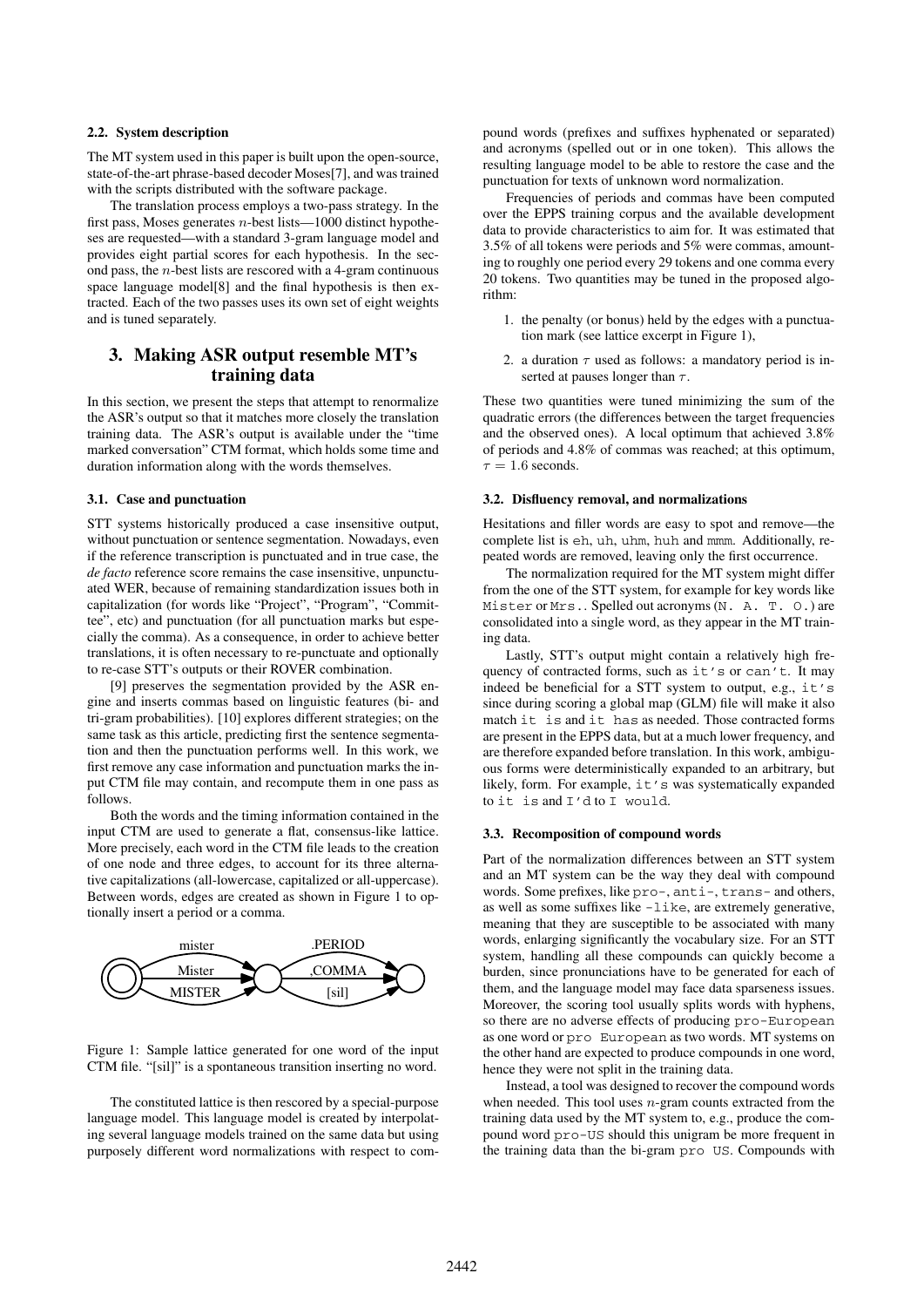up to three hyphens (such as end-of-the-year) may be recreated this way.

# **4. Translating the output of different STT systems**

This section considers three STT systems and translates their output. In these experiments, all the processing steps described in the previous section are applied before translation.

#### **4.1. STT systems**

The first considered system is the ROVER combination of various ASR systems. The experiments on the test data uses the official TC-STAR ROVER combination, and a combination of the same systems was performed internally for the experiments on the development data.

The second system is the Limsi system [11], which performs consensus decoding [12] (CD) to produce its 1-best hypothesis. The third system consists of the same system using maximum a posteriori (MAP) decoding, without CD.

#### **4.2. Evaluating the ASR outputs**

In addition to the standard WER, a BLEU score [13] is computed against the reference transcription for each ASR output. The tool from [14] performed the necessary automatic resegmentation.

All scores are computed in a case insensitive manner and ignoring punctuation, which is consistent with the fact that the data is re-cased and re-punctuated before the actual translation.

### **5. Results and discussion**

### **5.1. On the impact of weight tuning**

As said earlier in this paper, our MT system may be tuned thanks to two sets of eight weights, one set per pass. Because tuning first-pass weights is time consuming, and since we had carefully tuned a system for the verbatim condition, we decided to re-use its first-pass weights for the ASR condition system. The second-pass weights were however tuned specifically for the ASR condition, yielding a consistent increase of 0.35 to 0.40 absolute %BLEU in all cases on the development set. The improvement was confirmed on unseen data, albeit with lower gains ranging from 0.15 to 0.20. Consequently, all results on the test set reported in this paper use the ASR-specific weights.

However, we informally reran the experiments on the test set with the verbatim weights and found that they consistently outperformed the ASR weights by 0.15 to 0.25 depending on the case. Although those discrepancies are well below the significance threshold, it might be worth investigating the stability of function points, especially with an inherently unreliable input such as an ASR output.

#### **5.2. Experiments on renormalizing the ASR output**

The three procedures described at Section 3 are evaluated systematically on the development data and the test data. Because the usefulness of the renormalizing scripts is likely to depend on the input type, their effects on the ROVER and the Limsi  $outputs<sup>2</sup>$  have been compared.



Figure 2: Relative performances of the preprocessing steps described at Section 3. "As is": translation of the CTM file provided by the evaluation committee, only available for the ROVER output on the evaluation data. CasePunct: prior to translation, restoration of case and punctuation. DisflNorm: disfluency removal and renormalization. Compounds: compound recomposition.

#### *5.2.1. Impact of case and punctuation*

Because the script used by the evaluation committee to restore the case and some punctuation is unknown, it was difficult to assess the usefulness of our own procedure before the evaluation took place. Afterwards, however, it became possible to compare the performances of translating the provided CTM file "As is" or after applying "CasePunct" (see Figure 2). With an increase greater than 3 points BLEU, from 37.4 to 40.6, this step appears to play a crucial role in reducing the mismatch between a typical ASR output and what our MT system expects to perform at its best<sup>3</sup>.

To account for the performance discrepancy, we computed the frequencies of commas and periods on the two inputs "As is" and "CasePunct". The CTM file "As is" contained 3.18% of periods and a mere 0.46% of commas, as opposed to 4.09% of periods and 4.99% of commas in the CTM after "CasePunct". The lack of commas in the "As is" file has two effects. First, its translation does not contain enough tokens and its BLEU score is severely hit by a brevity penalty of 0.934, whereas it reaches 0.981 after "CasePunct". Second, even without applying the brevity penalty, "CasePunct" achieves better precision scores and obtains an unpenalized BLEU score of 41.4, although "As is" only scores 40.0. This indicates that not only the punctuation helps avoid the BLEU brevity penalty, it is also useful to pick the right phrases and, eventually, to produce a correct translation.

#### *5.2.2. Impact of disfluency removal and renormalization*

The impact of "DisflNorm" is positive in all cases, although its importance varies. On ROVER output, "DisflNorm" provides gains of 0.6 on the development data and 0.4 on the test data. Most of the changes consists of acronym restorations and contracted form expansions. On the Limsi output, the kinds of

<sup>&</sup>lt;sup>2</sup>Table 1 shows the ASR WER of the four CTMs translated in these experiments.

<sup>&</sup>lt;sup>3</sup>To put those number into perspective, our official system, which included preliminary versions of "DisflNorm" and "Compounds" but not "CasePunct", achieved a BLEU score of 37.6, and the best submitted system obtained 39.2.